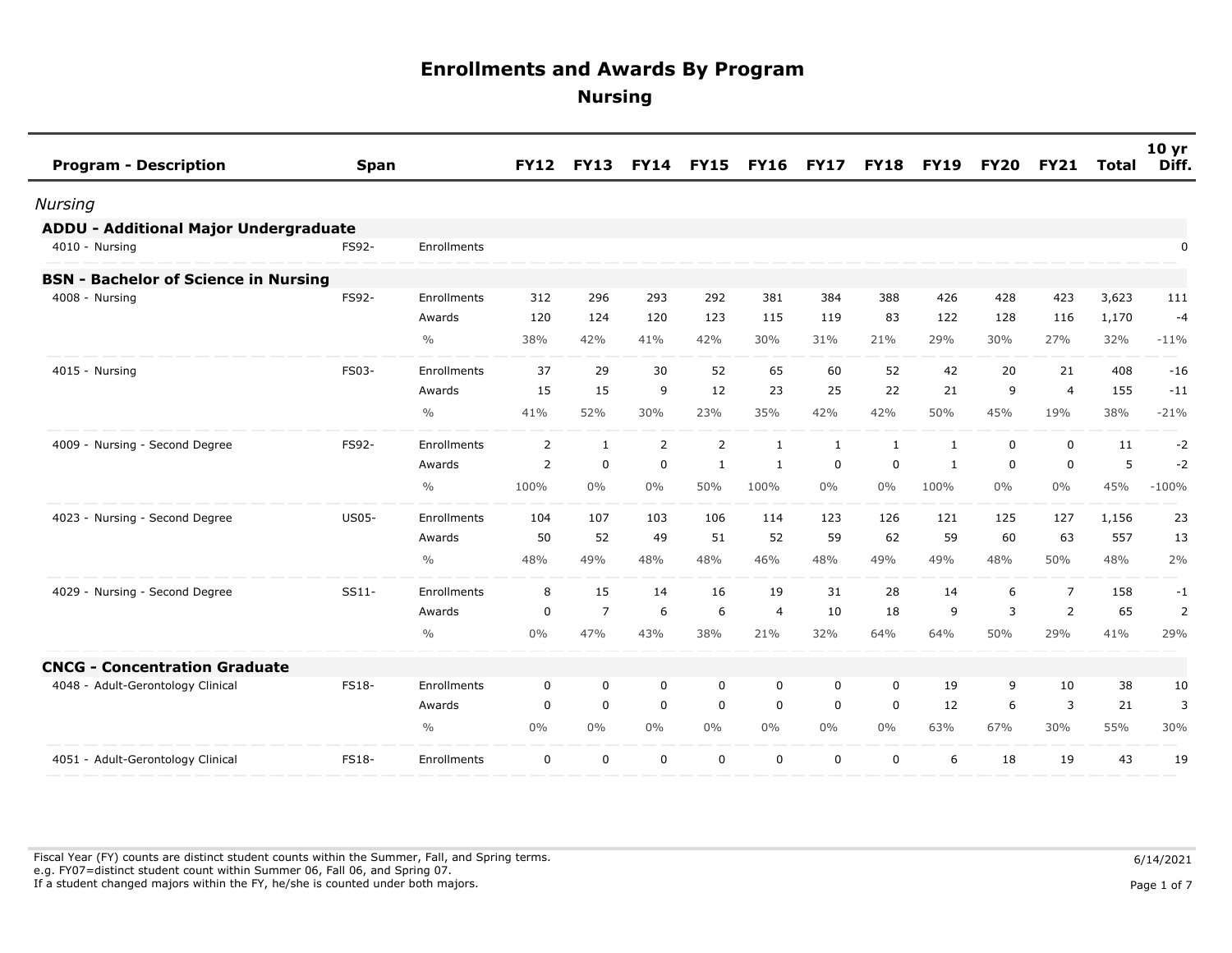| <b>Program - Description</b>          | <b>Span</b>      |               | <b>FY12</b>      | <b>FY13</b> | <b>FY14</b> | <b>FY15</b> | <b>FY16</b> | <b>FY17</b> | <b>FY18</b> | <b>FY19</b>  | <b>FY20</b>    | <b>FY21</b>    | <b>Total</b>   | 10 yr<br>Diff. |
|---------------------------------------|------------------|---------------|------------------|-------------|-------------|-------------|-------------|-------------|-------------|--------------|----------------|----------------|----------------|----------------|
| 4042 - Adult-Gerontology CNS With ED  | SS15-US18        | Enrollments   | $\mathbf 0$      | $\mathbf 0$ | $\mathbf 0$ | $\mathbf 0$ | 8           | 16          | 8           | $\mathbf 0$  | $\mathbf 0$    | $\mathbf 0$    | 32             | $\mathbf 0$    |
|                                       |                  | Awards        | $\mathbf 0$      | $\mathbf 0$ | $\mathbf 0$ | $\mathbf 0$ | 9           | 16          | 8           | $\mathbf 0$  | $\mathbf 0$    | $\mathbf 0$    | 33             | 0              |
|                                       |                  | $\frac{0}{0}$ | $0\%$            | 0%          | 0%          | $0\%$       | 113%        | 100%        | 100%        | $0\%$        | $0\%$          | $0\%$          | 103%           | 0%             |
| 4034 - Clinical Nurse Spec-Nurse Educ | US09-FS14        | Enrollments   |                  |             |             |             |             |             |             |              |                |                |                | 0              |
| 4047 - Nurs Prac-Adult-Gerontol PC    | FS18-            | Enrollments   | $\boldsymbol{0}$ | 0           | $\mathbf 0$ | $\mathbf 0$ | $\mathbf 0$ | $\mathbf 0$ | $\mathbf 0$ | 10           | $\overline{4}$ | $\overline{2}$ | 16             | 2              |
|                                       |                  | Awards        | 0                | $\mathbf 0$ | $\mathbf 0$ | $\mathbf 0$ | $\mathbf 0$ | $\mathbf 0$ | $\mathbf 0$ | 6            | $\overline{4}$ | $\mathbf 0$    | 10             | 0              |
|                                       |                  | $\frac{0}{0}$ | $0\%$            | 0%          | 0%          | $0\%$       | $0\%$       | $0\%$       | $0\%$       | 60%          | 100%           | $0\%$          | 63%            | 0%             |
| 4050 - Nurs Prac-Adult-Gerontol PC    | <b>FS18-</b>     | Enrollments   | 0                | 0           | $\mathbf 0$ | $\mathsf 0$ | $\mathbf 0$ | $\mathbf 0$ | $\mathbf 0$ | 12           | 15             | 18             | 45             | 18             |
|                                       |                  | Awards        | 0                | $\mathbf 0$ | $\mathbf 0$ | $\mathbf 0$ | $\mathbf 0$ | $\mathbf 0$ | $\mathbf 0$ | $\mathbf 0$  | $\mathbf 0$    | 2              | $\overline{2}$ | 2              |
|                                       |                  | $\frac{0}{0}$ | $0\%$            | 0%          | 0%          | $0\%$       | $0\%$       | $0\%$       | $0\%$       | $0\%$        | $0\%$          | 11%            | 4%             | 11%            |
| 4035 - Nurse Anesthesia               | <b>US09-SS19</b> | Enrollments   | $\mathbf 0$      | 0           | $\mathbf 0$ | 0           | 12          | 11          | 11          | 35           | 23             | 10             | 102            | 10             |
|                                       |                  | Awards        | $\mathbf 0$      | $\mathbf 0$ | $\mathbf 0$ | $\mathbf 0$ | 12          | 11          | 11          | 12           | 13             | 10             | 69             | 10             |
|                                       |                  | $\frac{0}{0}$ | $0\%$            | $0\%$       | 0%          | $0\%$       | 100%        | 100%        | 100%        | 34%          | 57%            | 100%           | 68%            | 100%           |
| 4052 - Nurse Anesthesia               | <b>FS18-</b>     | Enrollments   | 0                | 0           | $\mathsf 0$ | $\mathbf 0$ | $\mathbf 0$ | $\mathbf 0$ | $\mathbf 0$ | $\mathbf 0$  | 10             | 30             | 40             | 30             |
| 4033 - Nurse Practitioner             | <b>US09-US18</b> | Enrollments   | 0                | $\mathbf 0$ | $\mathbf 0$ | $\mathbf 0$ | 37          | 38          | 36          | $\mathbf{1}$ | $\mathbf 0$    | $\mathbf 0$    | 112            | $\pmb{0}$      |
|                                       |                  | Awards        | 0                | 0           | $\mathbf 0$ | $\mathbf 0$ | 37          | 38          | 35          | $\mathbf 0$  | $\mathbf 0$    | $\mathbf 0$    | 110            | $\pmb{0}$      |
|                                       |                  | $\frac{0}{0}$ | $0\%$            | $0\%$       | 0%          | 0%          | 100%        | 100%        | 97%         | $0\%$        | $0\%$          | $0\%$          | 98%            | $0\%$          |
| 4046 - Nurse Practitioner-Family      | FS18-            | Enrollments   | $\mathbf 0$      | $\mathbf 0$ | $\mathbf 0$ | $\mathsf 0$ | $\mathbf 0$ | $\mathbf 0$ | $\mathbf 0$ | 66           | 32             | 18             | 116            | 18             |
|                                       |                  | Awards        | 0                | 0           | $\mathbf 0$ | $\mathbf 0$ | $\mathbf 0$ | 0           | $\mathbf 0$ | 35           | 32             | 0              | 67             | $\pmb{0}$      |
|                                       |                  | $\frac{0}{0}$ | $0\%$            | 0%          | 0%          | 0%          | 0%          | $0\%$       | $0\%$       | 53%          | 100%           | $0\%$          | 58%            | 0%             |
| 4049 - Nurse Practitioner-Family      | <b>FS18-</b>     | Enrollments   | 0                | $\mathbf 0$ | $\mathbf 0$ | $\mathbf 0$ | 0           | $\mathbf 0$ | $\mathbf 0$ | 33           | 63             | 76             | 172            | 76             |
|                                       |                  | Awards        | 0                | $\mathbf 0$ | $\mathbf 0$ | $\mathbf 0$ | $\mathbf 0$ | $\mathbf 0$ | $\mathbf 0$ | $\mathbf 0$  | $\mathbf 0$    | 8              | 8              | 8              |
|                                       |                  | $\frac{0}{0}$ | $0\%$            | $0\%$       | 0%          | $0\%$       | 0%          | $0\%$       | $0\%$       | $0\%$        | $0\%$          | 11%            | 5%             | 11%            |
| 4057 - Psychiatric Mental Health      | <b>FS19-</b>     | Enrollments   | 0                | $\mathbf 0$ | $\mathbf 0$ | $\mathbf 0$ | $\mathbf 0$ | $\mathbf 0$ | $\mathbf 0$ | $\mathbf 0$  | 8              | 11             | 19             | 11             |
| 4058 - Psychiatric Mental Health      | FS19-            | Enrollments   | 0                | $\mathbf 0$ | $\mathbf 0$ | $\mathbf 0$ | $\mathbf 0$ | $\mathbf 0$ | $\mathbf 0$ | $\mathbf 0$  | $\mathbf 0$    | 17             | 17             | 17             |

Fiscal Year (FY) counts are distinct student counts within the Summer, Fall, and Spring terms.  $6/14/2021$ e.g. FY07=distinct student count within Summer 06, Fall 06, and Spring 07.

If a student changed majors within the FY, he/she is counted under both majors. Page 2 of 7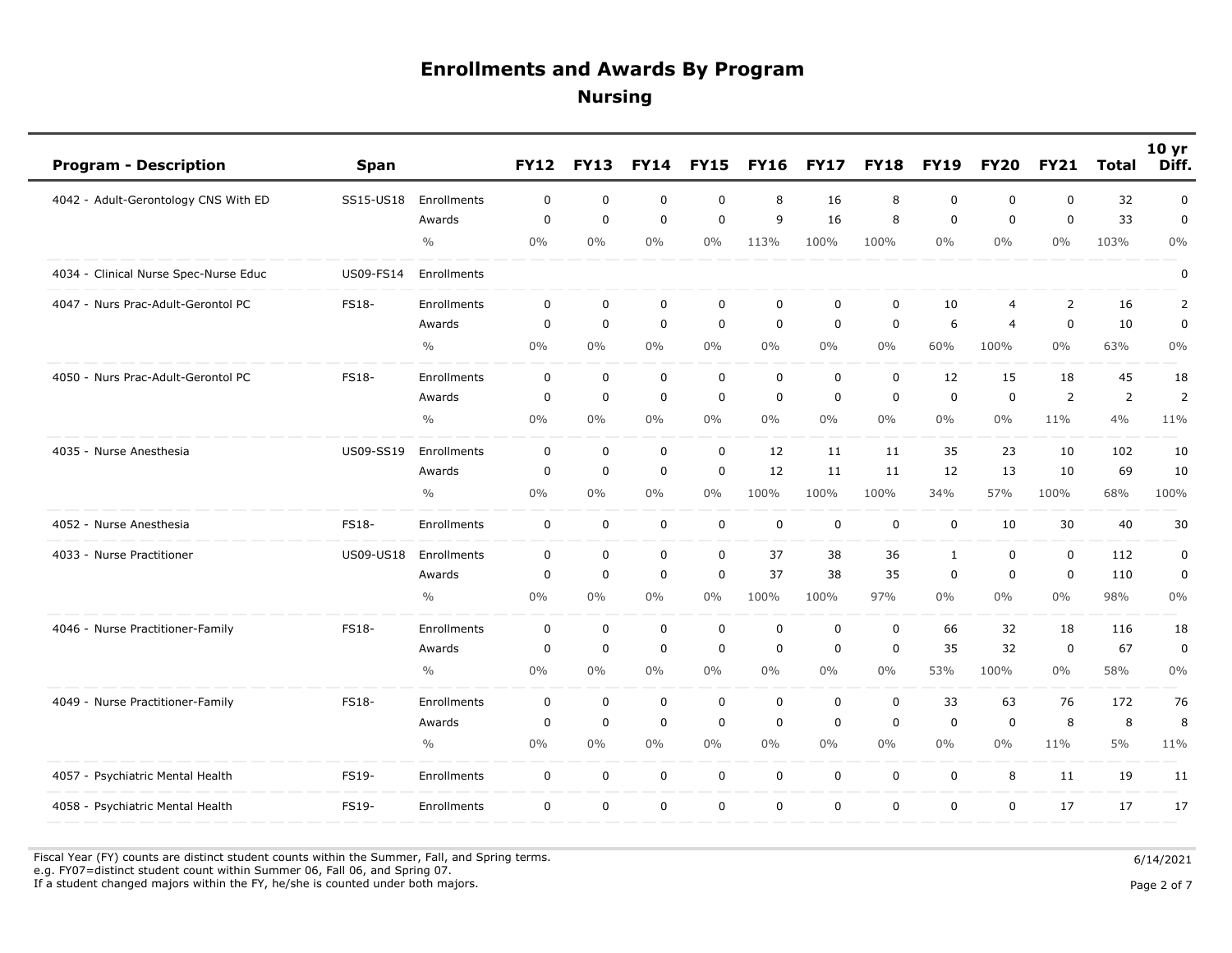| <b>Program - Description</b>               | <b>Span</b>  |               | <b>FY12</b>  | <b>FY13</b>    | <b>FY14</b>  | <b>FY15</b>    | <b>FY16</b> | <b>FY17</b> | <b>FY18</b> | <b>FY19</b>    | <b>FY20</b> | <b>FY21</b>    | <b>Total</b> | 10 <sub>yr</sub><br>Diff. |
|--------------------------------------------|--------------|---------------|--------------|----------------|--------------|----------------|-------------|-------------|-------------|----------------|-------------|----------------|--------------|---------------------------|
| <b>DNP - Doctor of Nursing Practice</b>    |              |               |              |                |              |                |             |             |             |                |             |                |              |                           |
| 4030 - Nursing Practice                    | FS13-        | Enrollments   | 0            | 0              | 6            | 11             | 19          | 18          | 18          | 57             | 81          | 106            | 316          | 106                       |
|                                            |              | Awards        | 0            | $\mathbf 0$    | $\mathbf 0$  | $\mathbf 0$    | 5           | 3           | 6           | 2              | 0           | 10             | 26           | 10                        |
|                                            |              | $\frac{0}{0}$ | 0%           | $0\%$          | 0%           | $0\%$          | 26%         | 17%         | 33%         | 4%             | $0\%$       | 9%             | 8%           | 9%                        |
| 4056 - Nursing Practice Anesthesia         | FS18-        | Enrollments   | 0            | $\mathbf 0$    | $\mathbf 0$  | $\pmb{0}$      | $\mathbf 0$ | $\mathbf 0$ | $\mathbf 0$ | $\mathbf 0$    | 10          | 30             | 40           | 30                        |
| 4055 - Nursing Practice Clinical Nur       | FS18-        | Enrollments   | $\mathbf 0$  | $\mathbf 0$    | $\mathbf 0$  | $\mathbf 0$    | $\mathbf 0$ | $\mathbf 0$ | $\mathbf 0$ | $\overline{7}$ | 19          | 19             | 45           | 19                        |
| 4054 - Nursing Practice Post Master's      | <b>FS18-</b> | Enrollments   | $\mathbf 0$  | 0              | $\mathbf 0$  | 0              | $\mathbf 0$ | 0           | $\mathbf 0$ | 22             | 22          | 17             | 61           | 17                        |
|                                            |              | Awards        | 0            | $\mathbf 0$    | $\mathbf 0$  | $\mathbf 0$    | $\mathbf 0$ | $\mathbf 0$ | $\mathbf 0$ | 5              | 11          | $\overline{4}$ | 20           | $\overline{4}$            |
|                                            |              | $\frac{0}{0}$ | 0%           | 0%             | $0\%$        | $0\%$          | $0\%$       | $0\%$       | $0\%$       | 23%            | 50%         | 24%            | 33%          | 24%                       |
| <b>GRC2 - Graduate Certificate Program</b> |              |               |              |                |              |                |             |             |             |                |             |                |              |                           |
| 4059 - Adult-Gerontology - Clin N Spc      | <b>FS20-</b> | Enrollments   |              |                |              |                |             |             |             |                |             |                |              | $\mathbf 0$               |
| 4043 - Adult-Gerontology CNS               | SS15-US15    | Enrollments   |              |                |              |                |             |             |             |                |             |                |              | 0                         |
| 4026 - Clinical Nurse Specialist           | SS10-FS14    | Enrollments   | 6            | $\overline{7}$ | 3            | $\overline{2}$ | $\mathbf 0$ | $\mathbf 0$ | $\mathbf 0$ | $\mathbf 0$    | $\mathbf 0$ | $\mathbf 0$    | 18           | -6                        |
|                                            |              | Awards        | $\mathbf{1}$ | 3              | $\mathbf 0$  | $\mathbf{1}$   | $\mathbf 0$ | $\mathbf 0$ | $\mathbf 0$ | $\mathbf 0$    | $\Omega$    | $\mathbf 0$    | 5            | $-1$                      |
|                                            |              | $\frac{0}{0}$ | 17%          | 43%            | 0%           | 50%            | $0\%$       | $0\%$       | $0\%$       | $0\%$          | $0\%$       | $0\%$          | 28%          | $-17%$                    |
| 4061 - Nurse Pract- Adult Geron Prim       | <b>FS20-</b> | Enrollments   |              |                |              |                |             |             |             |                |             |                |              | 0                         |
| 4060 - Nurse Pract- Psychiat Ment Hlt      | <b>US20-</b> | Enrollments   | $\mathbf 0$  | $\mathbf 0$    | $\mathbf 0$  | $\mathbf 0$    | $\mathbf 0$ | $\mathbf 0$ | $\mathbf 0$ | $\mathbf 0$    | $\mathbf 0$ | 6              | 6            | 6                         |
| 4025 - Nurse Practitioner                  | SS10-US15    | Enrollments   | $\mathbf{1}$ | $\mathbf{1}$   | $\mathbf{1}$ | $\mathbf 0$    | $\mathbf 0$ | $\mathbf 0$ | $\mathbf 0$ | $\mathbf 0$    | $\mathbf 0$ | $\mathbf 0$    | 3            | $-1$                      |
|                                            |              | Awards        | 1            | $\mathbf 0$    | $\mathbf 0$  | $\mathbf 0$    | $\mathbf 0$ | $\mathbf 0$ | $\mathbf 0$ | $\mathbf 0$    | $\mathbf 0$ | $\mathbf 0$    | $\mathbf{1}$ | $-1$                      |
|                                            |              | $\frac{0}{0}$ | 100%         | $0\%$          | 0%           | $0\%$          | $0\%$       | $0\%$       | $0\%$       | $0\%$          | $0\%$       | $0\%$          | 33%          | $-100%$                   |
| 4062 - Nurse Practitioner - Family         | <b>FS20-</b> | Enrollments   |              |                |              |                |             |             |             |                |             |                |              | 0                         |
| 4053 - Teaching in Nursing                 | <b>FS18-</b> | Enrollments   |              |                |              |                |             |             |             |                |             |                |              | 0                         |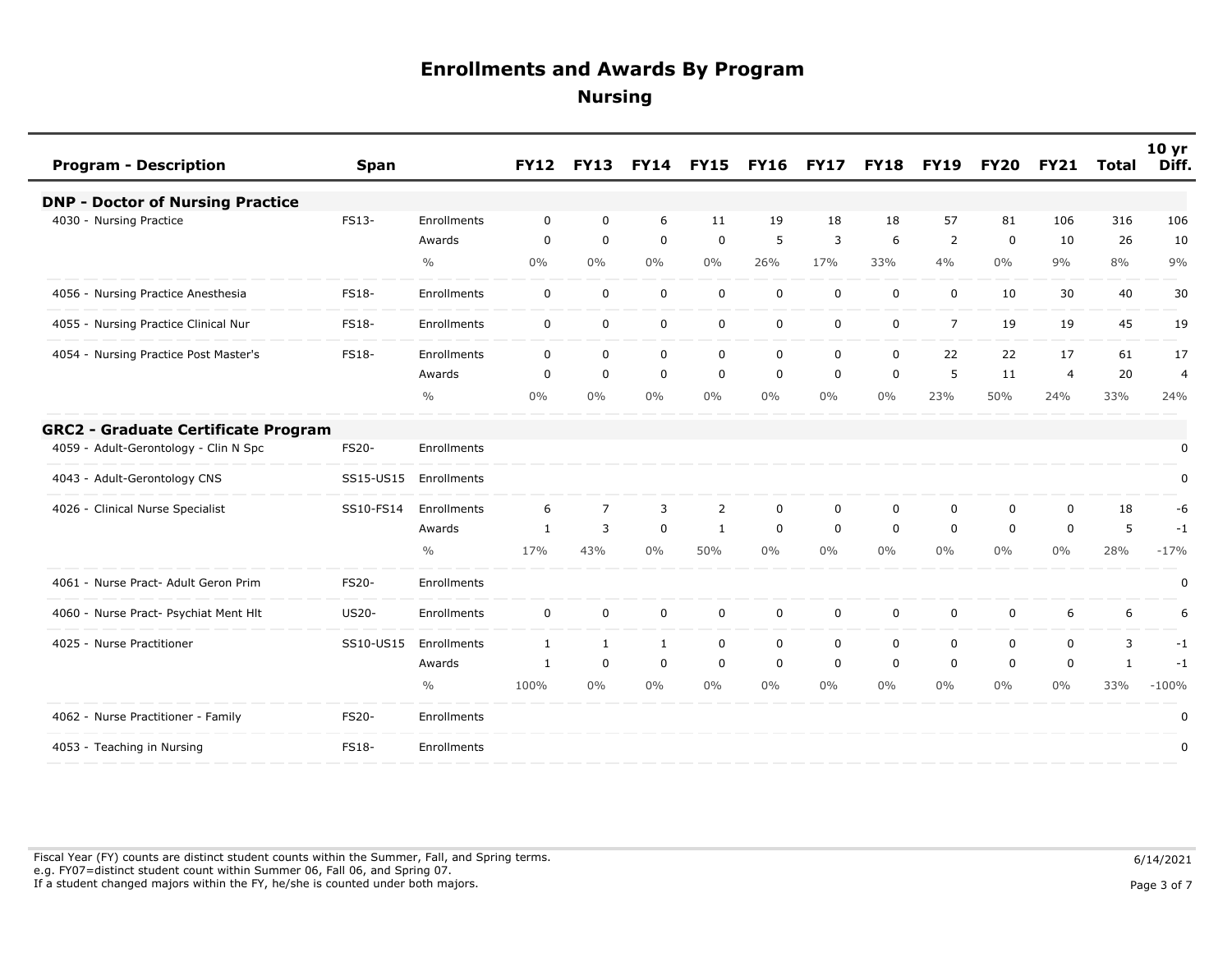| <b>Program - Description</b><br><b>Span</b>     |               | <b>FY12</b> | <b>FY13</b> | <b>FY14</b> | <b>FY15</b> | <b>FY16</b>  | <b>FY17</b>    | <b>FY18</b>    | <b>FY19</b>  | <b>FY20</b>  | <b>FY21</b> | Total | 10 <sub>yr</sub><br>Diff. |
|-------------------------------------------------|---------------|-------------|-------------|-------------|-------------|--------------|----------------|----------------|--------------|--------------|-------------|-------|---------------------------|
| <b>GRC4 - University Grad Certificate</b>       |               |             |             |             |             |              |                |                |              |              |             |       |                           |
| 4044 - College Teaching-Nursing<br>SS13-        | Enrollments   | 0           | $\mathbf 0$ | $\mathbf 0$ | $\mathbf 0$ | $\mathbf{1}$ | 2              | 2              | 1            | 0            | $\mathbf 0$ | 6     | 0                         |
|                                                 | Awards        | $\mathbf 0$ | $\mathbf 0$ | $\mathbf 0$ | $\mathbf 0$ | 1            | $\overline{4}$ | $\overline{2}$ | $\mathbf{1}$ | $\mathbf{1}$ | $\mathbf 0$ | 9     | 0                         |
|                                                 | $\frac{0}{0}$ | 0%          | $0\%$       | 0%          | $0\%$       | 100%         | 200%           | 100%           | 100%         | $0\%$        | $0\%$       | 150%  | $0\%$                     |
| <b>MSN - Master of Science in Nursing</b>       |               |             |             |             |             |              |                |                |              |              |             |       |                           |
| WQ82-<br>4003 - Nursing                         | Enrollments   | 121         | 115         | 122         | 113         | 114          | 115            | 116            | 79           | 36           | 22          | 953   | -99                       |
|                                                 | Awards        | 36          | 29          | 46          | 36          | 37           | 38             | 35             | 41           | 36           | $\mathbf 0$ | 334   | $-36$                     |
|                                                 | $\frac{0}{0}$ | 30%         | 25%         | 38%         | 32%         | 32%          | 33%            | 30%            | 52%          | 100%         | $0\%$       | 35%   | $-30%$                    |
| FS03-<br>4016 - Nursing                         | Enrollments   | 40          | 39          | 40          | 41          | 42           | 41             | 32             | 21           | 9            | 10          | 315   | $-30$                     |
|                                                 | Awards        | 6           | 10          | 12          | 12          | 9            | 16             | 8              | 12           | 6            | 3           | 94    | $-3$                      |
|                                                 | $\frac{0}{0}$ | 15%         | 26%         | 30%         | 29%         | 21%          | 39%            | 25%            | 57%          | 67%          | 30%         | 30%   | 15%                       |
| SS08-SS19<br>4024 - Nursing                     | Enrollments   | 35          | 36          | 36          | 36          | 36           | 35             | 37             | 35           | 23           | 10          | 319   | $-25$                     |
|                                                 | Awards        | 9           | 11          | 12          | 12          | 12           | 11             | 11             | 12           | 13           | 10          | 113   | $\mathbf{1}$              |
|                                                 | $\frac{0}{0}$ | 26%         | 31%         | 33%         | 33%         | 33%          | 31%            | 30%            | 34%          | 57%          | 100%        | 35%   | 74%                       |
| <b>NOGR - No Degree - Graduate</b>              |               |             |             |             |             |              |                |                |              |              |             |       |                           |
| 4041 - Nursing MSN Adult-Gero NP<br>FS14-SS17   | Enrollments   | 0           | 0           | 0           | 22          | 13           | 4              | 0              | 0            | 0            | 0           | 39    | 0                         |
| 4040 - Nursing MSN Family NP<br>FS14-US18       | Enrollments   | $\mathbf 0$ | $\mathbf 0$ | $\mathbf 0$ | 89          | 58           | 37             | 5              | $\mathbf{1}$ | $\mathbf 0$  | $\mathbf 0$ | 190   | 0                         |
| 4012 - Nursing PMSN Tracking<br>FS92-SS17       | Enrollments   |             |             |             |             |              |                |                |              |              |             |       | $\mathbf 0$               |
| 4018 - Off Campus MSN Anp Tracking<br>FS03-US15 | Enrollments   |             |             |             |             |              |                |                |              |              |             |       | 0                         |
| 4020 - Off Campus MSN Fnp Tracking<br>FS03-US15 | Enrollments   |             |             |             |             |              |                |                |              |              |             |       | 0                         |
| 4022 - Off Campus MSN Gnp Tracking<br>FS03-US15 | Enrollments   |             |             |             |             |              |                |                |              |              |             |       | 0                         |
| 4017 - On Campus MSN Anp Tracking<br>FS03-US15  | Enrollments   |             |             |             |             |              |                |                |              |              |             |       | $\pmb{0}$                 |
| 4019 - On Campus MSN Fnp Tracking<br>FS03-SS17  | Enrollments   |             |             |             |             |              |                |                |              |              |             |       | $\pmb{0}$                 |
| 4021 - On Campus MSN Gnp Tracking<br>FS03-US15  | Enrollments   |             |             |             |             |              |                |                |              |              |             |       | 0                         |

Fiscal Year (FY) counts are distinct student counts within the Summer, Fall, and Spring terms.  $6/14/2021$  e.g. FY07=distinct student count within Summer 06, Fall 06, and Spring 07. If a student changed majors within the FY, he/she is counted under both majors. Page 4 of 7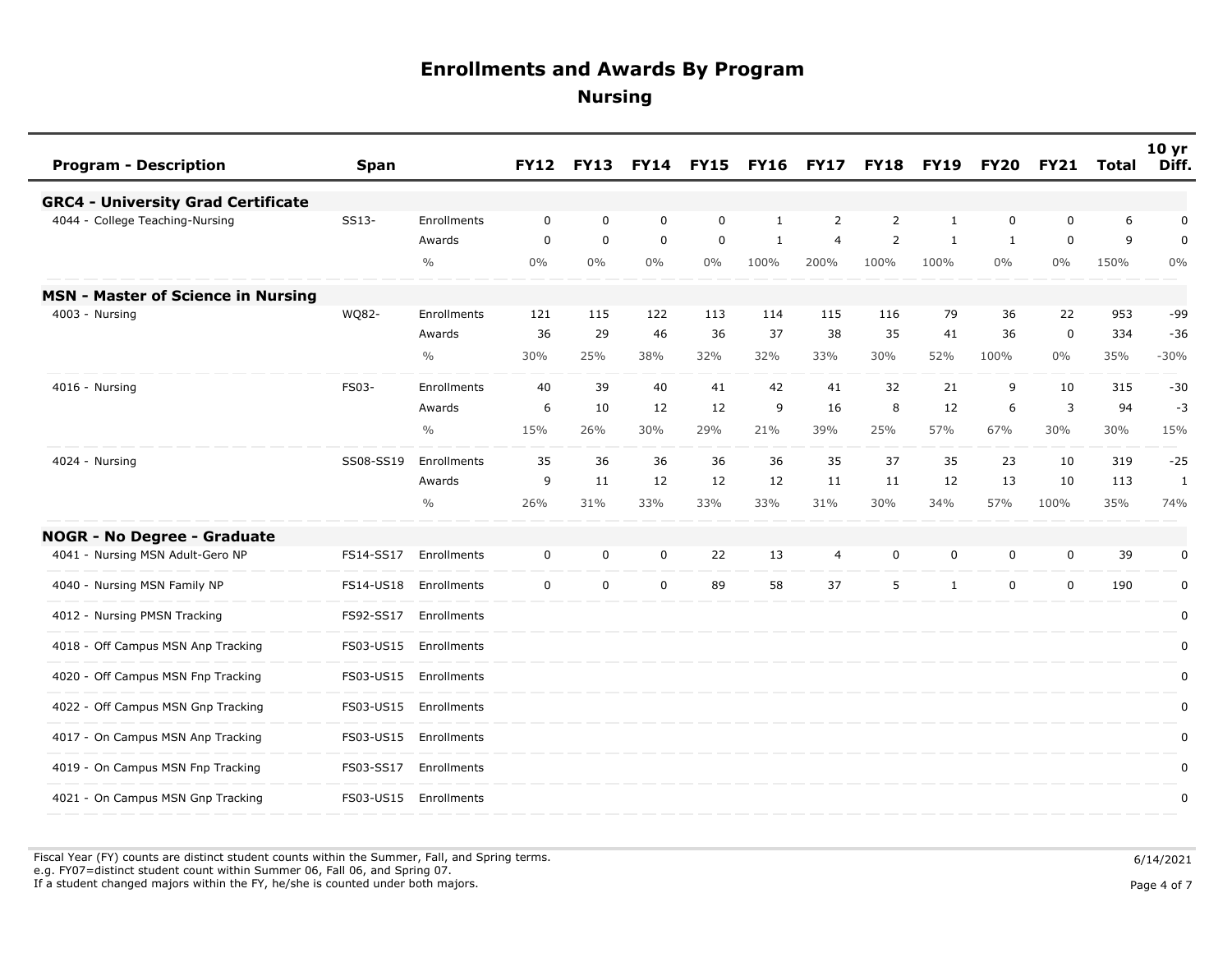| <b>Program - Description</b>            | <b>Span</b>  |               | <b>FY12</b>  | <b>FY13</b> | <b>FY14</b>    | <b>FY15</b> | <b>FY16</b>  | <b>FY17</b>    | <b>FY18</b>    | <b>FY19</b>    | <b>FY20</b>    | <b>FY21</b>  | Total          | 10 <sub>yr</sub><br>Diff. |
|-----------------------------------------|--------------|---------------|--------------|-------------|----------------|-------------|--------------|----------------|----------------|----------------|----------------|--------------|----------------|---------------------------|
| NOHN - No Degree - Undergrad-H          |              |               |              |             |                |             |              |                |                |                |                |              |                |                           |
| 4007 - Prenursing                       | <b>UQ80-</b> | Enrollments   | 639          | 685         | 649            | 652         | 565          | 449            | 448            | 496            | 453            | 475          | 5,511          | $-164$                    |
| NOLG - No Degree - Lifelong Graduate    |              |               |              |             |                |             |              |                |                |                |                |              |                |                           |
| 4014 - Clinical Nursing Rrsch Track     | FS00-US15    | Enrollments   |              |             |                |             |              |                |                |                |                |              |                | 0                         |
| <b>NOPD - No Degree - Post Doctoral</b> |              |               |              |             |                |             |              |                |                |                |                |              |                |                           |
| 4036 - Nursing-Post Doctoral            | FS13-        | Enrollments   | 0            | 0           | $\mathbf{1}$   | 1           | 0            | 0              | 0              | 0              | 0              | 0            | 2              | 0                         |
| <b>NOUN - No Degree - Undergraduate</b> |              |               |              |             |                |             |              |                |                |                |                |              |                |                           |
| 4027 - Access Fresh PreNurs Prog Trck   | FS10-        | Enrollments   | 21           | 34          | 34             | 33          | 39           | 39             | 46             | 33             | 48             | 54           | 381            | 33                        |
| 4032 - Nurs RNBSN Macomb Partner Trck   | US13-        | Enrollments   | 0            | 0           | $\overline{4}$ | 14          | 11           | 9              | $\overline{7}$ | 6              | $\overline{2}$ | 1            | 54             | 1                         |
| 4028 - NurseScholar Trad BSN Prg Trck   | FS10-        | Enrollments   | 10           | 18          | 27             | 33          | 35           | 40             | 41             | 25             | 42             | 47           | 318            | 37                        |
| 4011 - Nursing RN Tracking              | FS92-SS17    | Enrollments   | $\mathbf{1}$ | 0           | $\mathbf 0$    | $\mathbf 0$ | $\mathbf{1}$ | 1              | $\mathbf 0$    | $\mathbf{1}$   | 0              | $\mathbf 0$  | $\overline{4}$ | $-1$                      |
| 4031 - Nursing RNBSN LCC Partner Trck   | US13-        | Enrollments   | $\mathbf 0$  | $\pmb{0}$   | 12             | 31          | 38           | 41             | 37             | 19             | $\overline{2}$ | $\mathbf{1}$ | 181            | 1                         |
| 4037 - Nursing RNBSN MCC Partner Trck   | <b>US14-</b> | Enrollments   | $\mathbf 0$  | 0           | $\mathbf 0$    | $\mathbf 0$ | 2            | $\overline{4}$ | 6              | $\overline{4}$ | $\mathbf{1}$   | 1            | 18             | 1                         |
| 4038 - Nursing RNBSN OCC Partner Trck   | US14-        | Enrollments   | $\mathbf 0$  | $\mathbf 0$ | 0              | $\mathbf 0$ | $\mathbf 0$  | $\mathbf{1}$   | 2              | $\mathbf{1}$   | $\mathbf 0$    | $\mathbf 0$  | 4              | 0                         |
| 4039 - Nursing RNBSN Pre-Partner Trck   | <b>US14-</b> | Enrollments   | $\mathbf 0$  | 0           | 0              | 5           | 10           | 13             | 13             | 8              | 3              | 3            | 55             | 3                         |
| 4045 - Nursing RNBSN SC4 Partner Trck   | FS15-        | Enrollments   | 0            | $\pmb{0}$   | $\mathbf 0$    | $\mathbf 0$ | $\mathbf{1}$ | 1              | 2              | $\mathbf{1}$   | 0              | 0            | 5              | $\pmb{0}$                 |
| <b>PHD - Doctor of Philosophy</b>       |              |               |              |             |                |             |              |                |                |                |                |              |                |                           |
| $4013 - Nursing$                        | <b>FS00-</b> | Enrollments   | 18           | 13          | 13             | 15          | 16           | 15             | 12             | 13             | 14             | 13           | 142            | -5                        |
|                                         |              | Awards        | 6            | 3           | 1              | 2           | 1            | $\overline{4}$ | 3              | 1              | 2              | 1            | 24             | -5                        |
|                                         |              | $\frac{0}{0}$ | 33%          | 23%         | 8%             | 13%         | 6%           | 27%            | 25%            | 8%             | 14%            | 8%           | 17%            | $-26%$                    |

Fiscal Year (FY) counts are distinct student counts within the Summer, Fall, and Spring terms.  $6/14/2021$  e.g. FY07=distinct student count within Summer 06, Fall 06, and Spring 07. If a student changed majors within the FY, he/she is counted under both majors. Page 5 of 7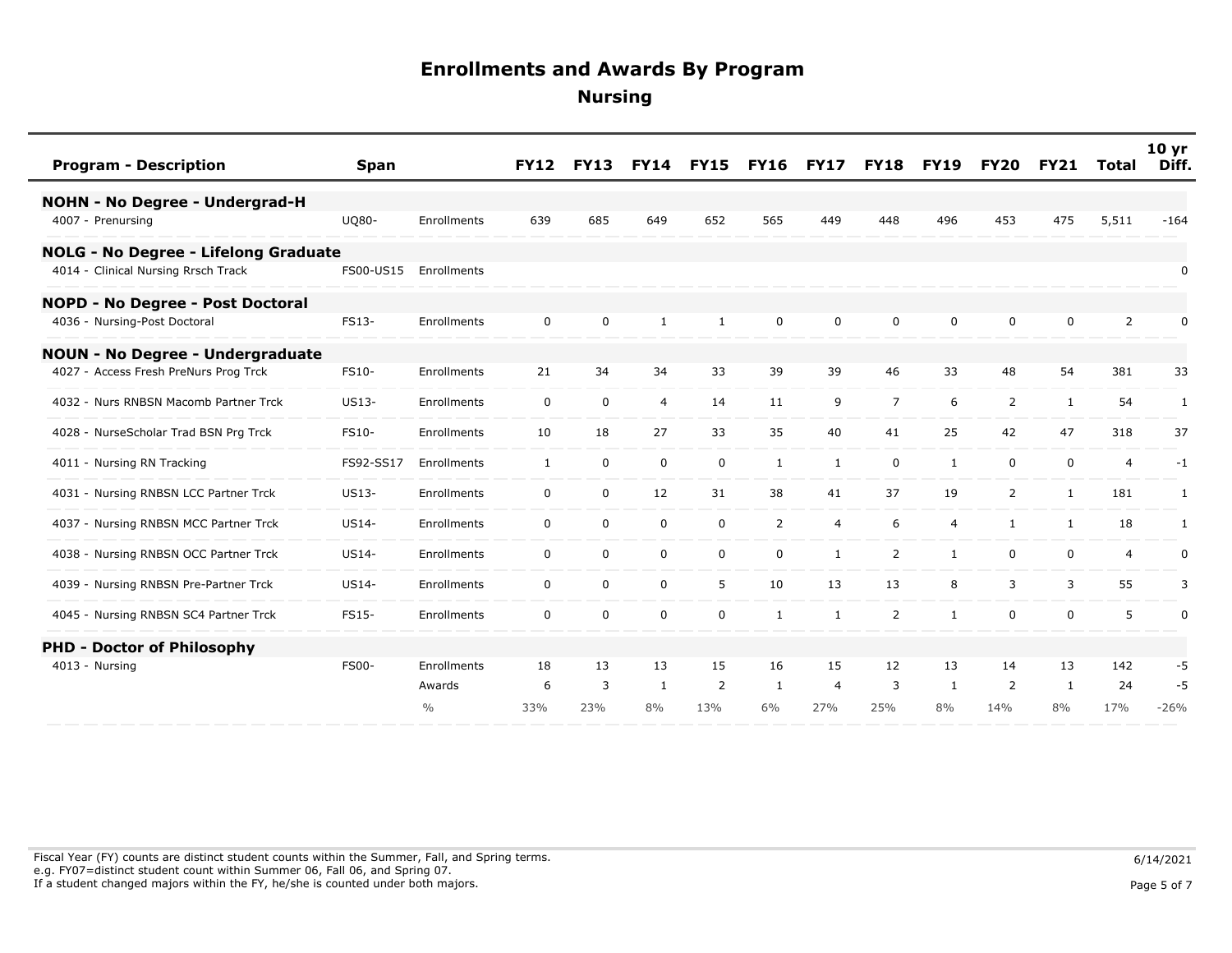| <b>Program - Description</b> |                                     | <b>Span</b>                           |                | FY12 FY13 FY14 FY15 FY16 FY17 FY18 FY19 FY20 FY21 |              |                  |              |                |             |                |             |              | Total | 10 <sub>yr</sub><br>Diff. |
|------------------------------|-------------------------------------|---------------------------------------|----------------|---------------------------------------------------|--------------|------------------|--------------|----------------|-------------|----------------|-------------|--------------|-------|---------------------------|
|                              | <b>Totals for</b><br><b>Nursing</b> |                                       | <b>FY12</b>    | <b>FY13</b>                                       |              | <b>FY14 FY15</b> |              | FY16 FY17 FY18 |             | <b>FY19</b>    | <b>FY20</b> | <b>FY21</b>  | Total | 10 yr<br>Diff.            |
|                              |                                     | <b>Additional Major Undergraduate</b> |                |                                                   |              |                  |              |                |             |                |             |              |       |                           |
|                              |                                     | Enrollments                           |                |                                                   |              |                  |              |                |             |                |             |              |       | 0                         |
|                              |                                     | <b>Bachelor of Science in Nursing</b> |                |                                                   |              |                  |              |                |             |                |             |              |       |                           |
|                              |                                     | Enrollments                           | 463            | 448                                               | 442          | 468              | 580          | 599            | 595         | 604            | 579         | 578          | 5,356 | 115                       |
|                              |                                     | Awards                                | 187            | 198                                               | 184          | 193              | 195          | 213            | 185         | 212            | 200         | 185          | 1,952 | $-2$                      |
|                              |                                     | $\frac{1}{2}$                         | 40%            | 44%                                               | 42%          | 41%              | 34%          | 36%            | 31%         | 35%            | 35%         | 32%          | 36%   | $-8%$                     |
|                              |                                     | <b>Concentration Graduate</b>         |                |                                                   |              |                  |              |                |             |                |             |              |       |                           |
|                              |                                     | Enrollments                           | 0              | $\mathbf 0$                                       | 0            | 0                | 57           | 65             | 55          | 182            | 182         | 211          | 752   | 211                       |
|                              |                                     | Awards                                | $\Omega$       | $\Omega$                                          | $\mathbf{0}$ | $\Omega$         | 58           | 65             | 54          | 65             | 55          | 23           | 320   | 23                        |
|                              |                                     | $\%$                                  |                |                                                   |              |                  | 102%         | 100%           | 98%         | 36%            | 30%         | 11%          | 43%   | 11%                       |
|                              |                                     | <b>Doctor of Nursing Practice</b>     |                |                                                   |              |                  |              |                |             |                |             |              |       |                           |
|                              |                                     | Enrollments                           | 0              | $\mathbf{0}$                                      | 6            | 11               | 19           | 18             | 18          | 86             | 132         | 172          | 462   | 172                       |
|                              |                                     | Awards                                | $\Omega$       | $\mathbf{0}$                                      | $\mathbf 0$  | $\mathbf 0$      | 5            | 3              | 6           | $\overline{7}$ | 11          | 14           | 46    | 14                        |
|                              |                                     | $\%$                                  |                |                                                   | $0\%$        | $0\%$            | 26%          | 17%            | 33%         | 8%             | 8%          | 8%           | 10%   | 8%                        |
|                              |                                     | <b>Doctor of Philosophy</b>           |                |                                                   |              |                  |              |                |             |                |             |              |       |                           |
|                              |                                     | Enrollments                           | 18             | 13                                                | 13           | 15               | 16           | 15             | 12          | 13             | 14          | 13           | 142   | $-5$                      |
|                              |                                     | Awards                                | 6              | 3                                                 | $\mathbf{1}$ | $\mathbf 2$      | $\mathbf{1}$ | 4              | 3           | $\mathbf{1}$   | 2           | $\mathbf{1}$ | 24    | $-5$                      |
|                              |                                     | $\frac{1}{2}$                         | 33%            | 23%                                               | $8\%$        | 13%              | 6%           | 27%            | 25%         | 8%             | 14%         | 8%           | 17%   | $-26%$                    |
|                              |                                     | <b>Graduate Certificate Program</b>   |                |                                                   |              |                  |              |                |             |                |             |              |       |                           |
|                              |                                     | Enrollments                           | 7              | 8                                                 | 4            | 2                | 0            | 0              | 0           | 0              | 0           | 6            | 27    | $-1$                      |
|                              |                                     | Awards                                | $\overline{2}$ | 3                                                 | $\mathbf 0$  | $\mathbf{1}$     | $\mathbf 0$  | 0              | $\mathbf 0$ | $\Omega$       | $\Omega$    | $\mathbf{0}$ | 6     | $-2$                      |
|                              |                                     | $\%$                                  | 29%            | 38%                                               | $0\%$        | 50%              |              |                |             |                |             | 0%           | 22%   | $-29%$                    |
|                              |                                     |                                       |                |                                                   |              |                  |              |                |             |                |             |              |       |                           |
|                              |                                     |                                       |                |                                                   |              |                  |              |                |             |                |             |              |       |                           |
|                              |                                     |                                       |                |                                                   |              |                  |              |                |             |                |             |              |       |                           |

Fiscal Year (FY) counts are distinct student counts within the Summer, Fall, and Spring terms.<br>e.g. FY07=distinct student count within Summer 06, Fall 06, and Spring 07. If a student changed majors within the FY, he/she is counted under both majors. Page 6 of 7